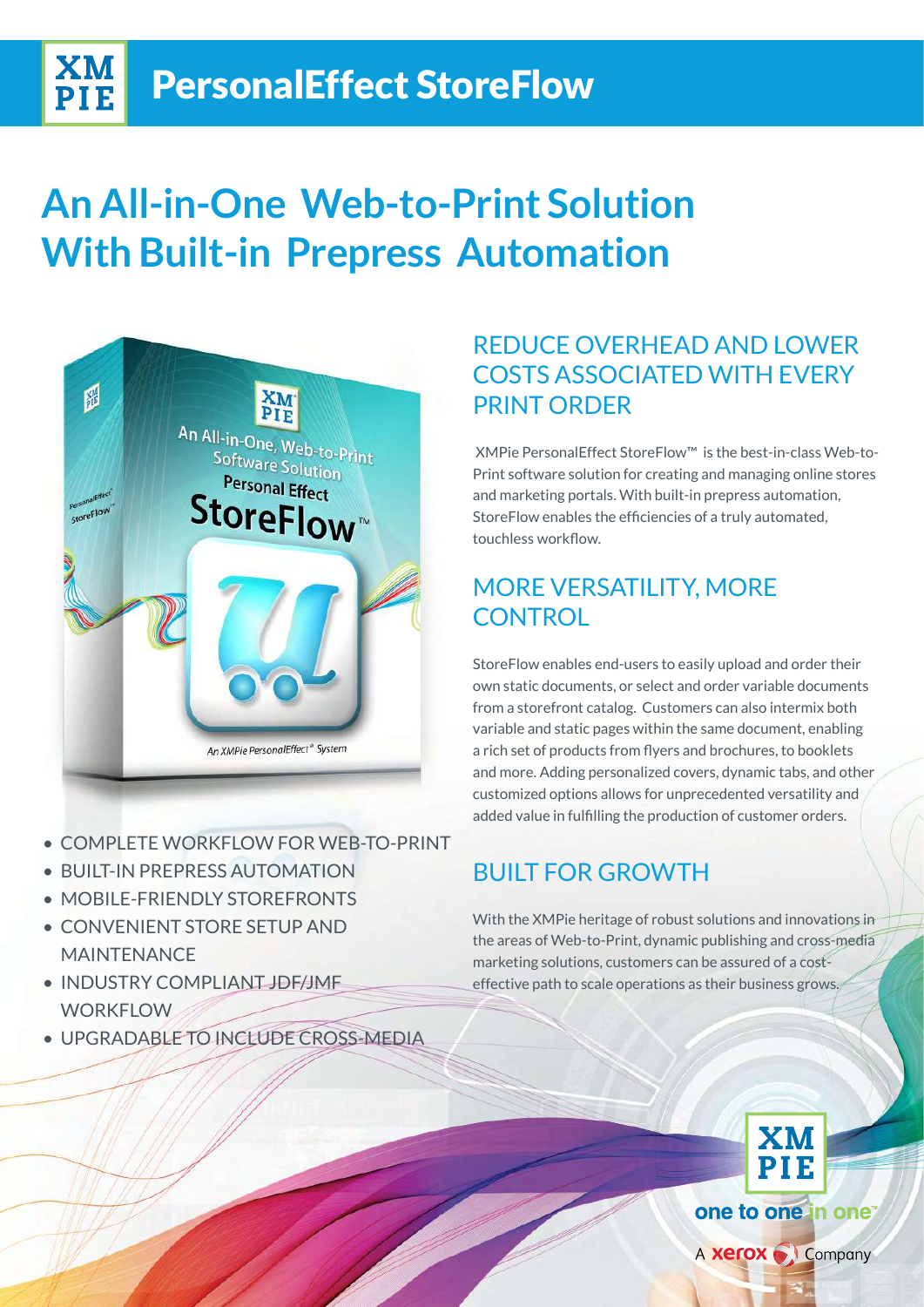# **Efficient, End-to-End Workflow**

StoreFlow is a full-featured Web-to-print solution supporting variable documents, static products, and user-submitted Microsoft  $\mathbb{B}$ Media upgrade. For variable documents, StoreFlow leverages XMPie's proven XLIM<sup>®</sup> document format and composition engine Word, PowerPoint and Adobe<sup>®</sup> PDF documents. Multichannel campaigns can also be sold via StoreFlow with the optional Crosswith an easy-to-use creative workflow, using Adobe <sup>®</sup> InDesign<sup>®</sup> and XMPie uCreate<sup> $M$ </sup>. For customers with graphically complex designs who require ultimate creative flexibility, StoreFlow Pro also includes a second composition engine that leverages a built-in Adobe InDesign Server. This allows customers to utilize all the creative functionality InDesign has to offer. StoreFlow automates order acquisition and implements efficient workflow processes without sacrificing key functionality, allowing service providers create and deploy cost effective Web-to-Print storefronts.

## **HIGHLIGHTS**

### **END-USER E-COMMERCE EXPERIENCE**

- **•** Intuitive online shopping experience
- **Mobile-friendly storefronts**
- B2B corporate branded storefronts
- B2C storefronts with self registration
- Single sign-on using a Facebook account
- Accurate preview of finished product, including covers, tabs, binding and more
- Instant pricing
- LivePerson<sup>®</sup> integration for proactive engagement with store visitors
- One-click reorders
- Secure

### **DOCUMENT WORKFLOW**

- Advanced document handling leveraging XMPie with Adobe workflow
- **Browser-based file submission by end-user (Microsoft** Word, PowerPoint and PDF)
- **Instant conversion to PDF and preflight**
- **Customize and personalize from product catalog**
- Combine static and personalized documents
- **Instant**, accurate document preview
- **e** Online WYSIWYG document editor

### **ADMINISTRATION AND SETUP**

- Custom skins to match brand identity
- Unlimited storefronts with unlimited products
- Product Profiles for defining global product properties, pricing, etc.
- Easy setup, simple maintenance
- Promotional codes, coupons and discount support
- Multilingual storefronts out-of-the-box: English, Spanish, French, Italian, German, Portuguese and Dutch
- Adobe InDesign workflow for template creation using **XMPie XLIM document format**
- **Guided, step-by-step storefront setup**

## **STATE-OF-THE-ART, INTUITIVE** USER EXPERIENCE

StoreFlow is built to support all the latest browsers and platforms, keeping your storefront up-to-date and accessible from multiple devices - desktops, tablets and smartphones. The easy-to-use, intuitive GUI will provide your customers with a simple and familiar e-commerce experience. Furthermore, adjusting the store skin to control the look and feel or match a brand standard is easy because StoreFlow leverages standard CSS (Cascading Style Sheets). State-of-the-art tools, such as social media sign-on and embedded YouTube videos, will further enhance the user experience and appeal of your storefronts.



## CONVENIENT STORE SETUP AND MAINTENANCE

The StoreFlow administration dashboard allows operators to set up and manage each store. Step through a few set-up tabs to define basic store information and get your store online quickly. Product catalogs are easily created from document templates built using XMPie uCreate, which runs natively inside Adobe InDesign. Simply select a template, specify which variables a customer can modify, and define production and fulfillment .parameters

To accelerate the setup of similar products, StoreFlow uses Product Profiles, allowing administrators to define global product properties, including pricing and production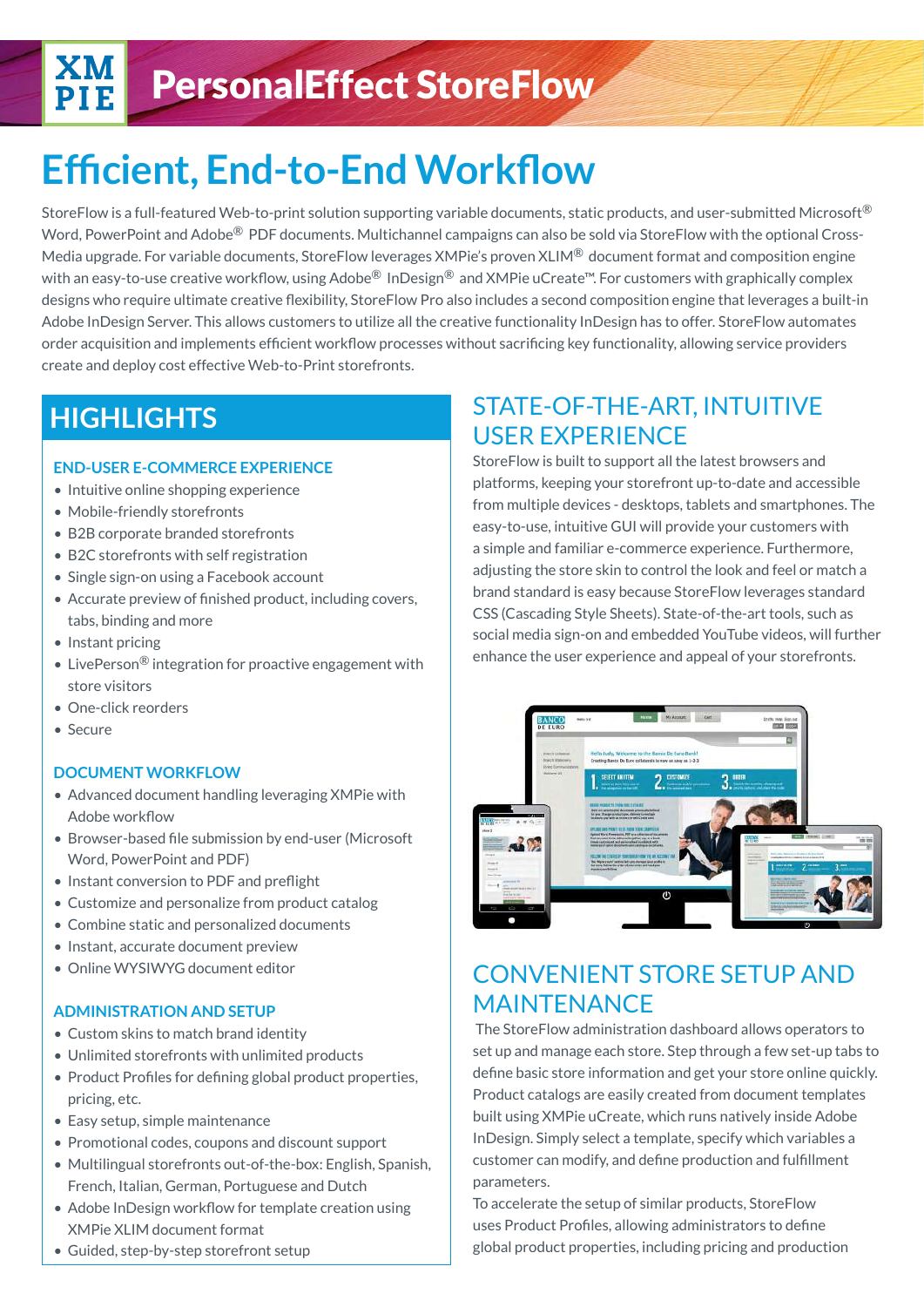

parameters, that will apply to a group of products. Those properties automatically cascade to all products sharing that profile, saving time and avoiding errors. To maintain flexibility, administrators can selectively decide what parameters are inherited, and which are overridden on a product-by-product .basis

## LIGHTS-OUT PRODUCTION AUTOMATION

StoreFlow includes Xerox<sup>®</sup> FreeFlow<sup>®</sup> Core, which enables store administrators to define multi-step workflows that preflight documents, automate imposition, and either submit jobs directly to your digital press or drop in a hot folder everything that is needed to efficiently prepare and process Web-to-print jobs for production.



*<i>End-users can immediately see accurate previews of finished products, including bindings, covers and tabs.* 

## **JDF COMPLIANCE AND JOB TICKETING**



Every print job created in StoreFlow is accompanied with an automatically-generated JDF job ticket, which makes processing the jobs through JDF-compliant devices a straightforward task. With these JDF capabilities, customers can gain the benefits of greater automation, increased speed, cost-efficiency and ease-of-use. StoreFlow's JDF scheme has been validated with Xerox FreeFlow Process Manager<sup>®</sup>. Therefore, customers who already work with FreeFlow Process Manager can now seamlessly integrate with StoreFlow.

*XMPie StoreFlow continues to take giant leaps ahead, becoming one of the most intuitive, flexible, and extensible solutions out there for expanding a print* **business and improving operational efficiencies... 11** *Will Furphy, Managing Director at Technique, Australia ,Melbourne*



**StoreFlow combines XMPie's proven uStore and uProduce technologies** with Xerox FreeFlow Core to achieve a truly touchless workflow.

## **HIGHLIGHTS**

### **BUSINESS INTERACTION**

- Role-based user privileges
- Multi-level order approval
- Supports split shipments and multiple delivery addresses
- Worldwide currency support
- **Instant pricing from UPS and FedEx**
- Automatic shipping slip
- **Billing methods: PO, credit card, invoice and PayPal**
- Customizable receipts and email notifications
- Bill-to/Ship-to tax calculations

### **JOB MANAGEMENT**

- Bird's-eye view on business and production activities
- Dashboard for complete control and tracking
- Activity reports with pivot tables and graphs
- **Excel sheet pricing tables along with a built-in pricing** engine
- External pricing engine plug-in for integration with MIS systems

### **AUTOMATION**

- JDF / JMF Compliant
- **Bundled with Xerox FreeFlow Core for prepress automation**
- Imposition, barcodes, pressmarks and other pre-press processes
- **Integration with Xerox FreeFlow Process Manager**

### **EXTENSIBILITY**

- Optional Adobe InDesign composition engine
- XML Export
- Optional SDK with extensive APIs
- Scalable architecture supports fault tolerant configurations via optional upgrades
- Cross-Media upgrade
- FreeFlow Core Advanced Prepress and Advanced Automation add-on modules